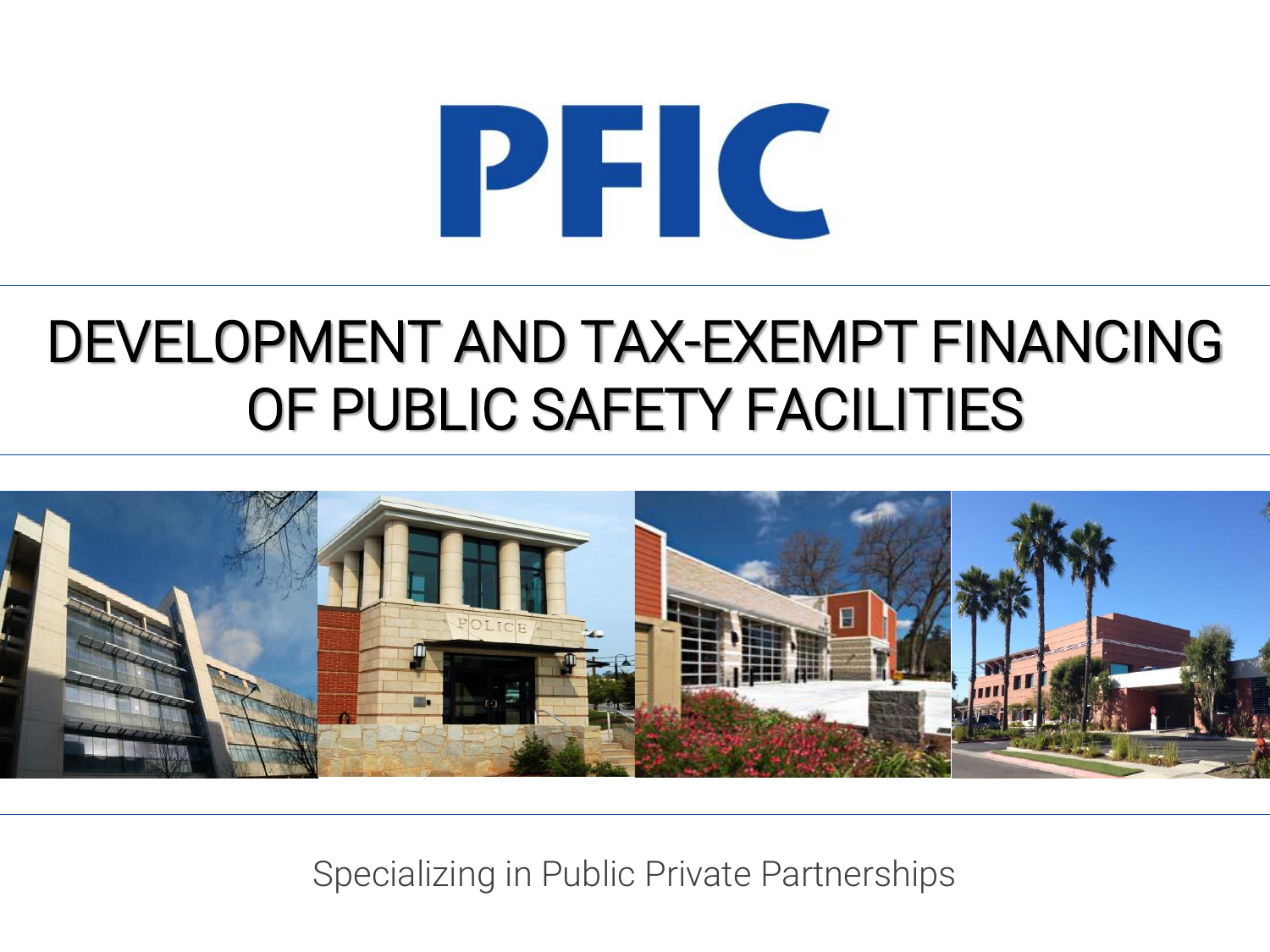#### PFIC CORPORATE BACKGROUND

- Since 1969
- Over 200 public and private projects in 96 cities in 36 States.
- Specializing in the development and taxexempt leaseback financing of public safety facilities for cities, counties, state, and other public agencies.
- Comprehensive programs transfer the design, construction, and financing risk from the public to the private sector.
- Expedites the development and financing process to lock in today's construction costs and interest rates.

**PFIC** 

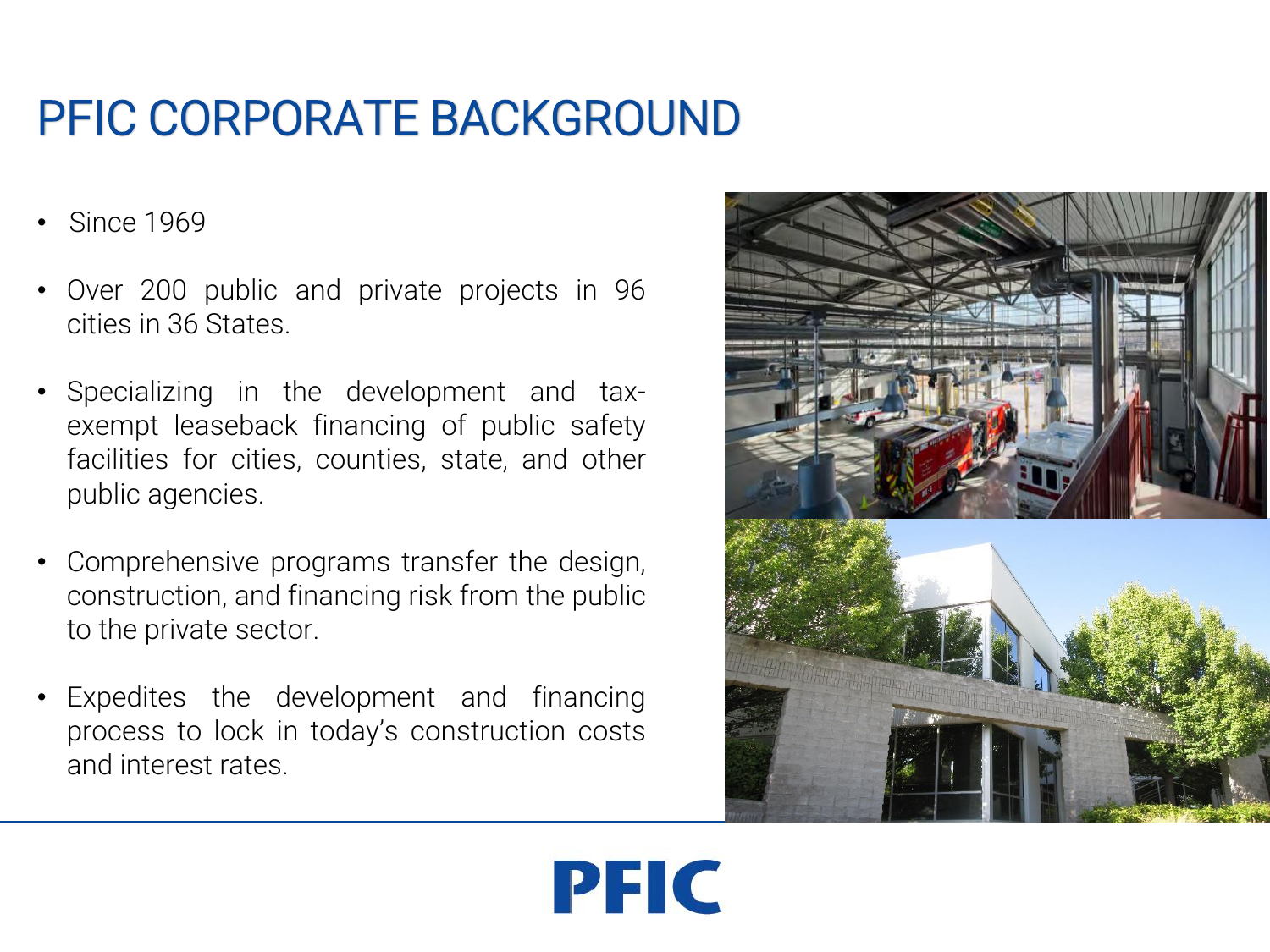#### PFIC DEVELOPMENT SERVICES

- We provide a comprehensive turnkey program including:
	- Pre-Planning / Feasibility Analysis / Site Location
	- Design / Engineering
	- Construction
	- Financing (tax-exempt, taxable, direct purchases, availability payments, concessions)
	- Operations, Management and Maintenance
- Ground-Up Development, Renovation/Expansion of Existing Facilities, Asset Monetization

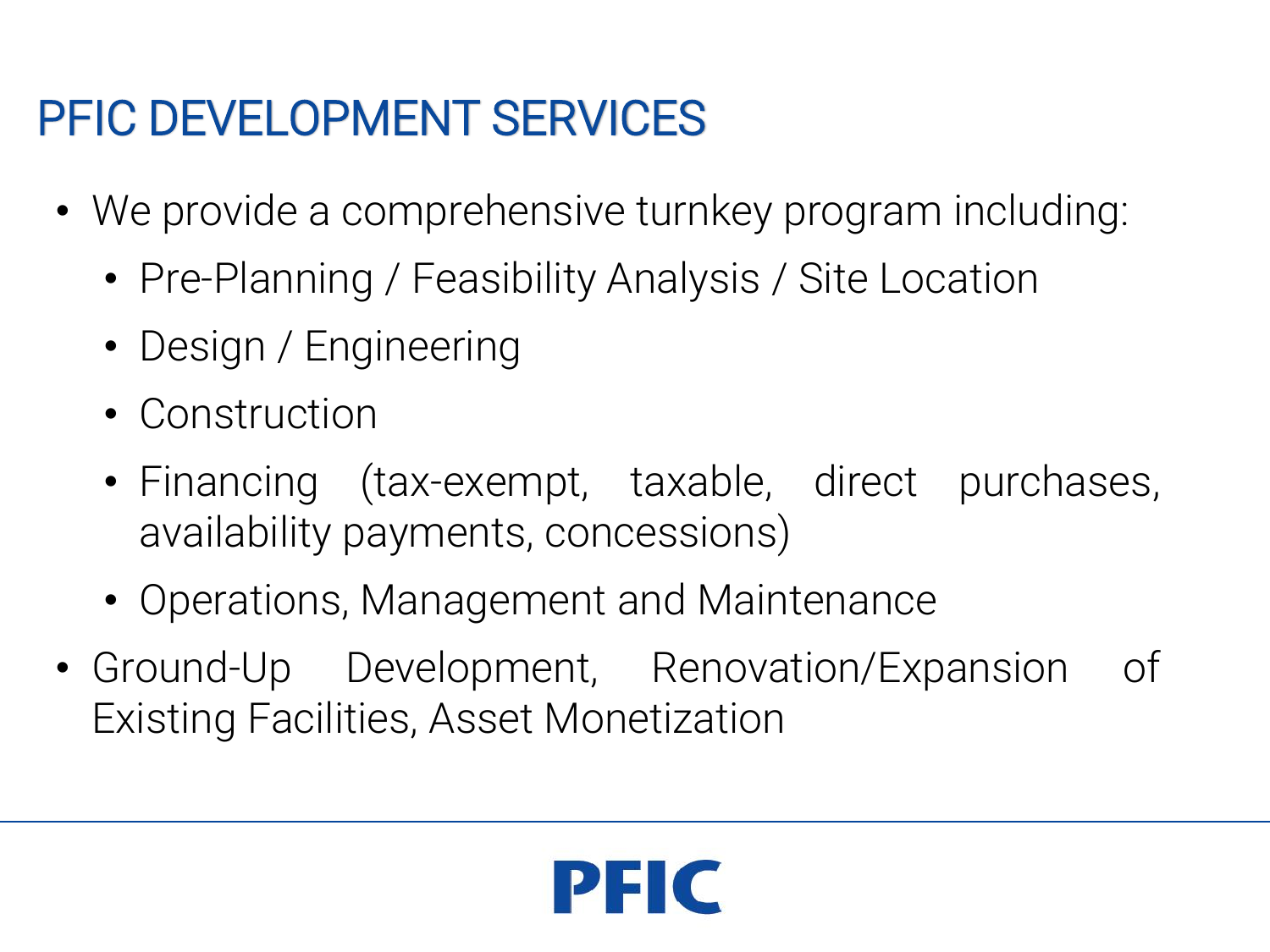#### PROJECT TYPES

- Police Stations
- Fire Stations
- Correctional Facilities
- Emergency Operation **Centers**
- Communication Facilities
- Training Facilities
- Courthouses
- Administrative Buildings / **Headquarters**



PFIC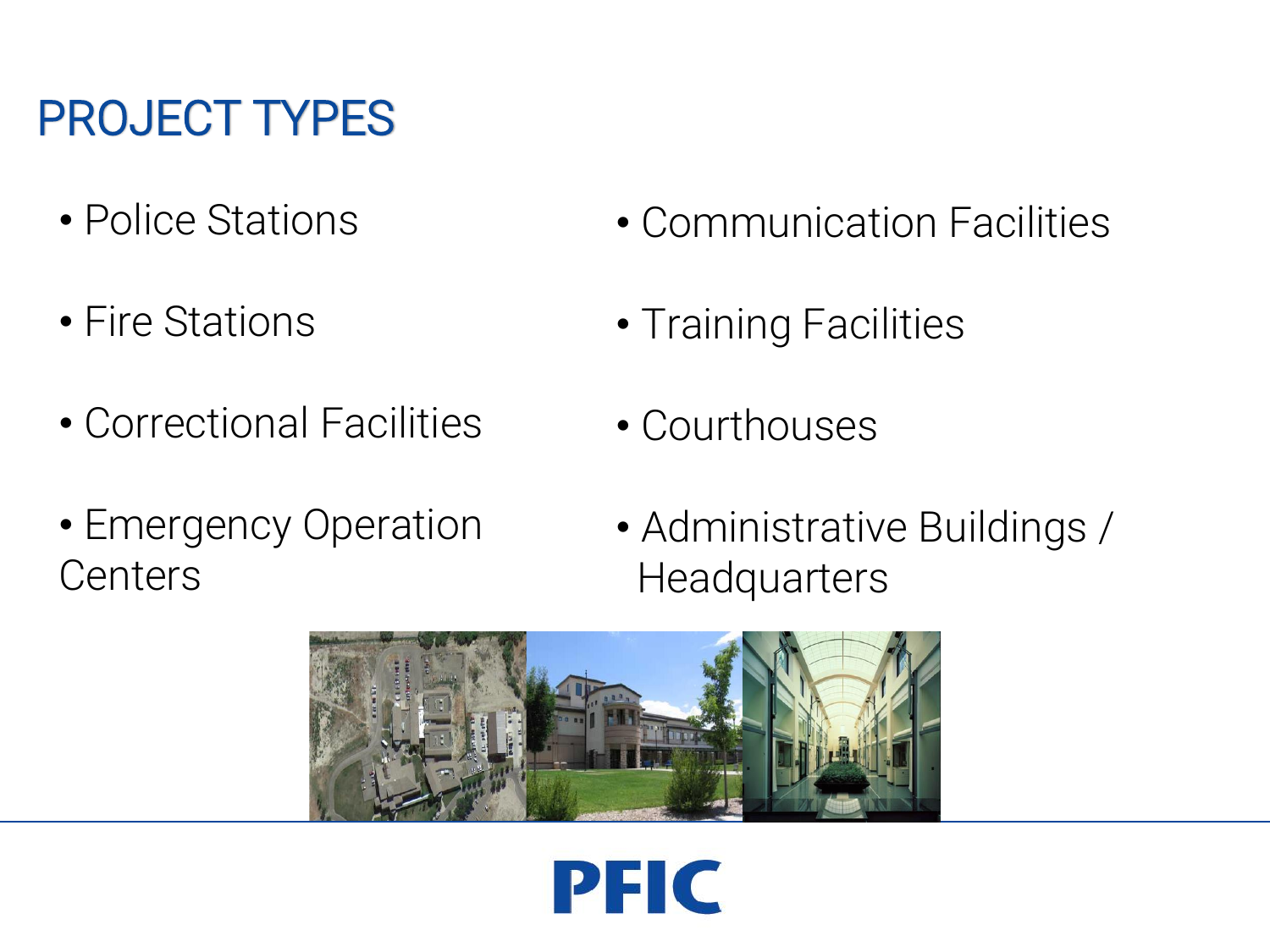

## OUR PROGRAMS

PFIC

As the Public Sector faces reduced budgets, the need for modern facilities and infrastructure grows every day. PFIC has created P3 programs to help our clients develop and finance their facility and infrastructure needs.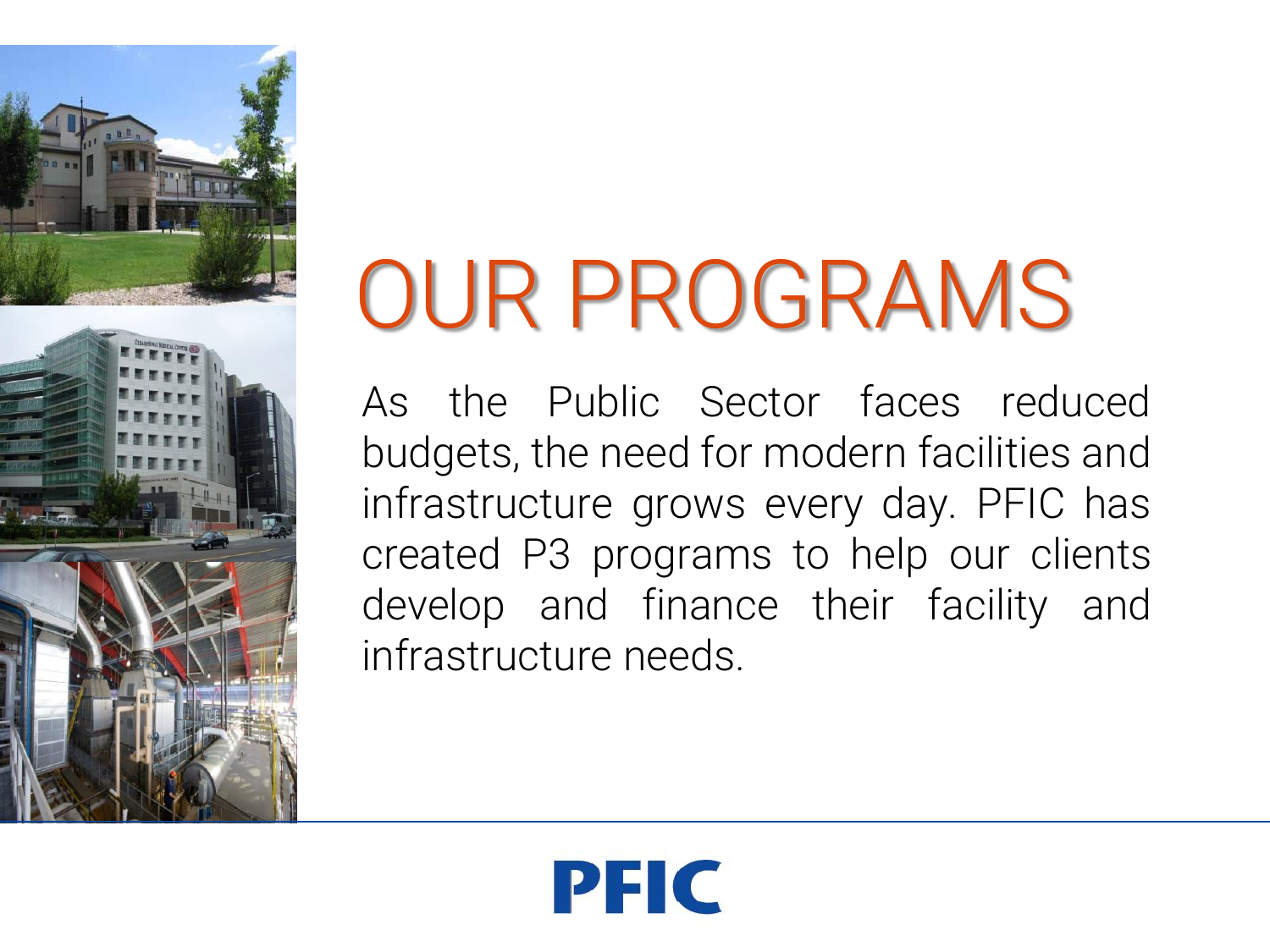#### DEVELOPMENT STEPS

- 1. Determine design scope and programming needs all in collaboration with the Client and Client's stakeholders.
	- Analyze current operations, future space needs, response time requirements, expected growth.
	- Identify site location, layouts, design, and development options to maximize efficiency and cost effectiveness.
	- Interview key staff and stakeholders to determine facility needs.
	- Ensure project programming and design meets the needs of the Client while remaining with a budget that is affordable and politically viable.
- 2. Actual design of project commences.
	- Monitor estimated construction costs and subsequent lease payments.
	- Identify value engineering or additional alternative options if the estimated cost is lower or higher than the project budget.

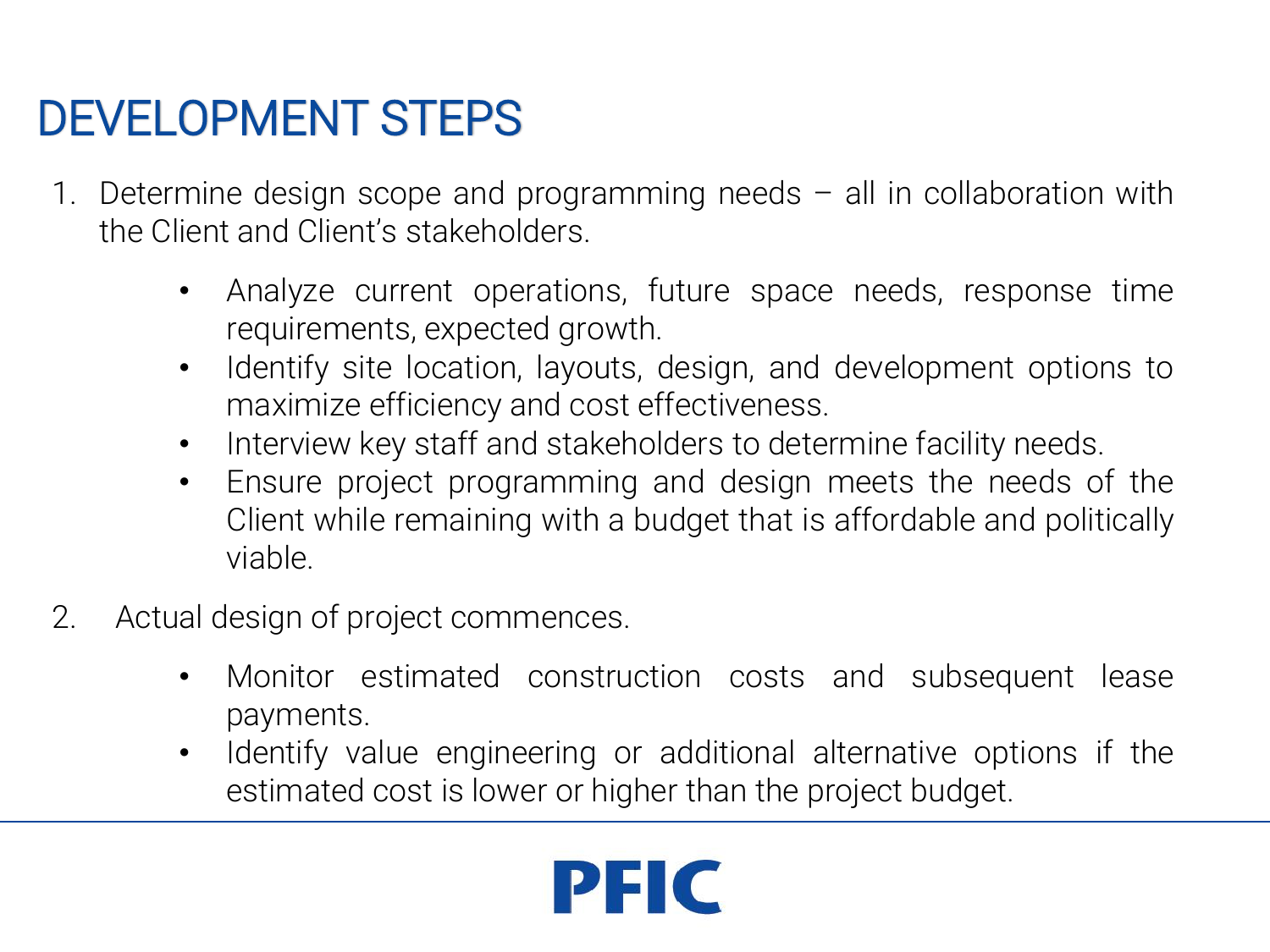#### DEVELOPMENT STEPS

- 3. General contractor provides guaranteed maximum price for the construction of the Project.
	- Can be negotiated, design-build, bid out to qualified firms.
	- We ensure local trades and subcontractors are utilized to reduce costs and keep funds within the community.
- 4. PFIC ground leases the site for up to 35 years on an unsubordinated basis.
- 5. PFIC provides leaseback financing for 100% of the Project cost at taxexempt rates through its non-profit, 501c3 development entity.
	- Client can provide its own funds for the project or finance the project through it's preferred 501c3.
- 6. Upon expiration of the lease or prepayment of the financing by the Client, title to the project transfers to the Client.

PEIC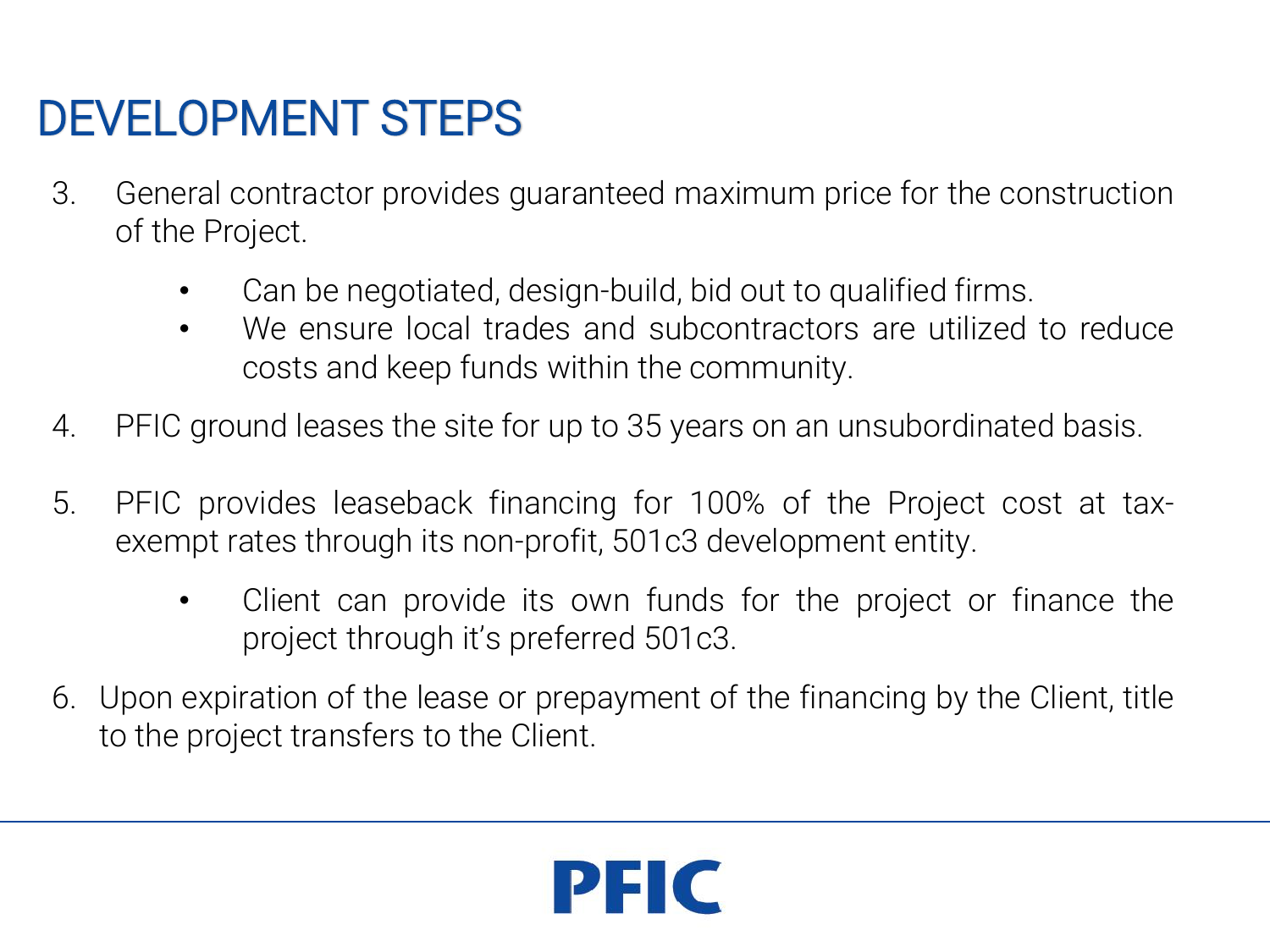#### LEASEBACK FINANCING HIGHLIGHTS

- Tax-exempt rates mirrors Client's borrowing rates
- Up to 35 year terms
- Short-term financing available structured around potential grants, bond issues, or other funding
- 100% of project cost can be combined with other funds like grants, cash on hand, or other funds
- Lease payment never increases flat for life of the term
- No lease payments during design and construction
- Client can prepay the lease at cost at any time
- Can fully fund furniture, fixtures, equipment and technology
- Can be structured around Client's current revenues/cashflows
- Lease payments can be subject to annual appropriation
- Client can provide its own financing for the project at its option.

We continually review all available financing options/sources to ensure we are providing the most cost effective financing structure that meets our Clients' financial needs.

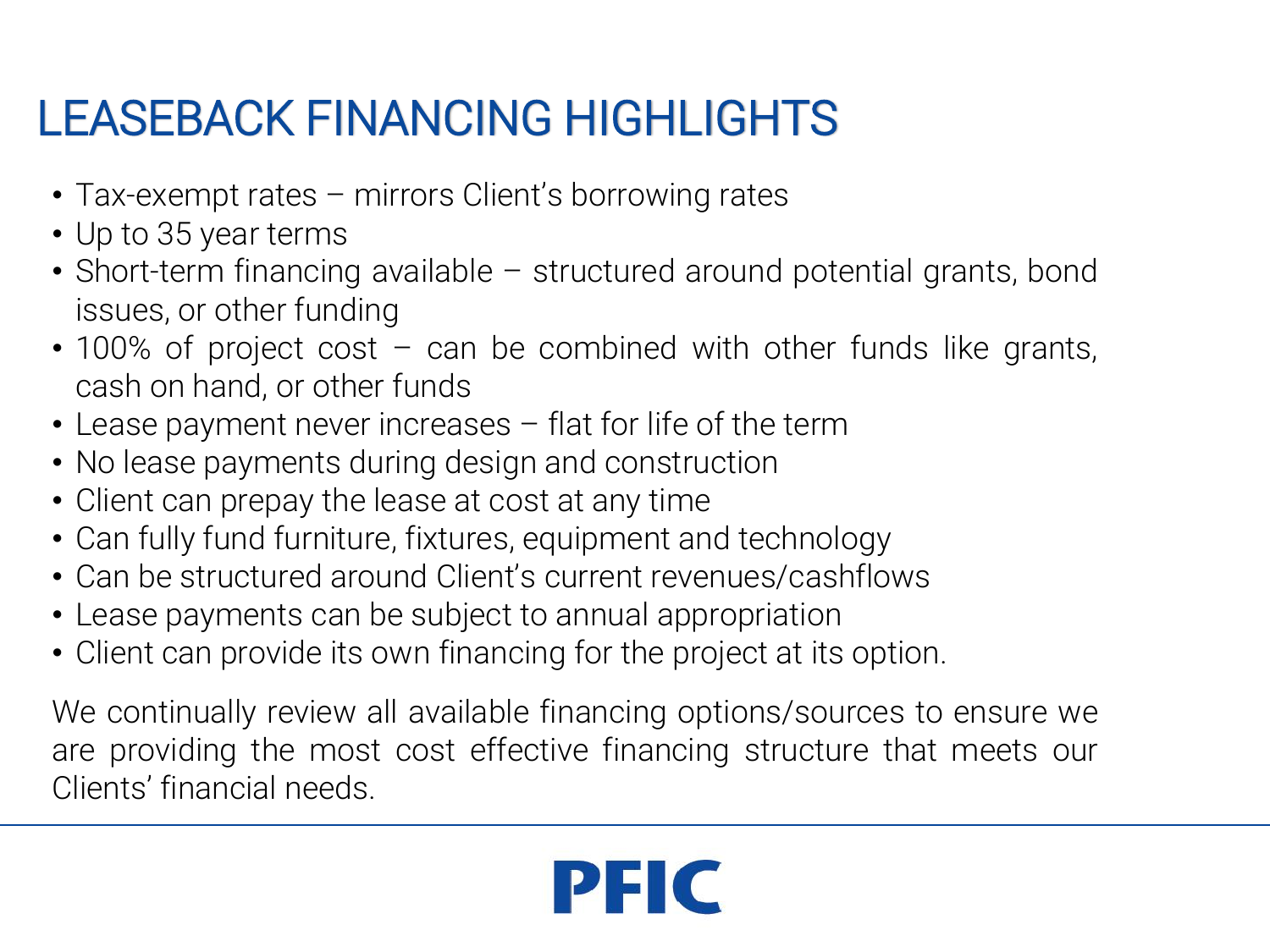#### PROGRAM ADVANTAGES

- Integrated project delivery brings all participants together early in a collaborative process to maximize value for the owner.
- Expedited development schedule saves our Clients money by locking in construction costs and interest rates before they continue to increase.
- Transfers design, construction, and financing risk to private sector.
- Our clients have complete control of the development process with minimal impact on staffing.
- Development experience and budget control prevents the project from being "overdesigned".
- The Client retains ownership of land through life of the lease and gains title to project upon lease expiration.
- Enables public and private sectors to focus on their core competencies: the private sector in designing, building and financing and the public sector in focusing on administration, community service, and public safety.